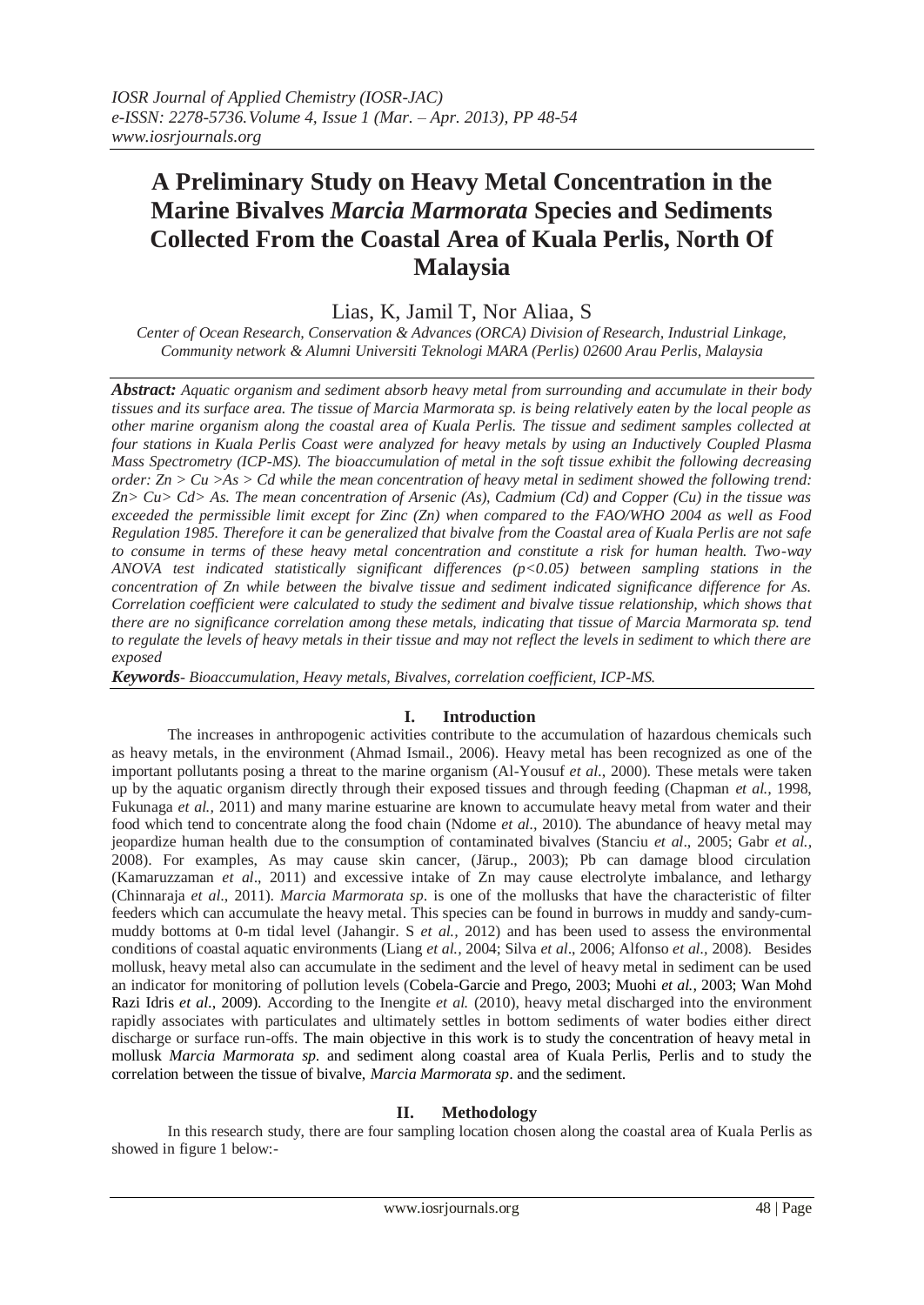

Figure 1: The sampling Location along the Coastal Area of Kuala Perlis, Perlis

The study area is within Kg Sungai Ketam to Kg. Sungai Berembang along the coastal area of Kuala Perlis were choose due to the presence of anthropogenic activities that contribute to heavy metal such as ferry services, boat activities, power plant, paddy field, fish landing and residents area. The tissue of *Marcia Marmorata sp*. and sediment samples are taken together within 1 km from each station. The average sizes of the *Marcia Marmorata sp*. taken in this study are 39-70 mm (S. Jahangir *et al*., 2012) A total 50 to 100 specimens of similar sized *Marcia Marmorata sp*. were collected randomly, and stored in plastic bag and iced prior to laboratory analysis. Samples, bivalve tissue and sediment were dried at 80℃ for 72 hours, grind and sieving the sample through 63µm mesh size. Approximately 0.05 g of dried tissues of *Marcia Marmorata sp.* was digested with 3mL of concentrated 65% nitric acid,  $HNO<sub>3</sub>$  and 1mL of 30% hydrogen peroxide,  $H<sub>2</sub>O<sub>2</sub>$  in a Teflon bomb. The digestions of tissue were conducted together with the sediment to ensure the accuracy of the result and to avoid the error during the experiment. The digestion method involve the heating of 50mg of a less than 63µm size sample in a sealed Teflon vessel with mixed concentrated acid HF,  $HNO<sub>3</sub>$  and HCl in the ratio of 3.0: 3.5: 3.5. The Teflon vessels were kept at 160◦C for 5 hours in the oven. After cooling, the mixed solution of EDTA and Boric acid was added and the vessels again were heated at 160◦C for at least 5 hours. After cooling at room temperature, the content of the vessel were transferred 10mL polypropylene test tube and was diluted to 10mL with deionized water (Kamaruzzaman *et al*., 2011). The heavy metal levels were then determined by using the inductively Coupled Plasma Mass Spectrometry (ICP-MS).

## **III. Result and Discussion**

The concentration of heavy metal in the tissue of *Marcia Marmorata* and sediment were compared with the permissible limit suggested by FAO/WHO and USEPA guidelines. Pollution Load Index (PLI) and Geo-Accumulation index was used to assess the contamination in the soft tissue of *M. Marmorata sp* and sediment. Lastly, Pearson's Correlation Coefficient was measured in order to know the relationship between the sediment and the bivalve of *M. Marmorata sp*. The validity of the method used was checked using the International Certified References Material, CRM DORM-3 (Fish protein) by National Research Council of Canada and a blank were used as a quality control. While for the sediment, Standard References Material SRM 1646a (estuarine sediment) from National Institute of Standard and Technology was used. The recovery test for tissue of *M. Marmorata sp.* and sediment were ranged from 76% to 144% and 71% to 132% respectively and were illustrated in the table 1.

| <b>Element</b>           | Heavy Metal Concentration (mg/kg dry weight) in reference materials |                 |                 |                                                        |        |              |
|--------------------------|---------------------------------------------------------------------|-----------------|-----------------|--------------------------------------------------------|--------|--------------|
|                          | (DORM-3) analyzed together with tissue                              |                 |                 | (SRM 1646a) analyzed together with                     |        |              |
|                          | sample.                                                             |                 |                 | sediment sample                                        |        |              |
|                          | <b>Certified</b>                                                    | <b>Measured</b> | <b>Recovery</b> | <b>Certified</b><br><b>Measured</b><br><b>Recovery</b> |        |              |
|                          | <b>Values</b>                                                       | value           | Test $(\% )$    | <b>Values</b>                                          | value  | Test $(\% )$ |
| Arsenic (As)             | $6.88 \pm 0.30$                                                     | 5.9804          | 86.92           | $6.23 \pm 0.21$                                        | 7.756  | 124.49       |
| Cadmium                  | $0.290 +$                                                           | 0.256           | 88.19           | $0.148 \pm$                                            | 0.1062 | 71.79        |
| (Cd)                     | 0.020                                                               |                 |                 | 0.007                                                  |        |              |
| Copper (Cu)              | $15.5 \pm 0.03$                                                     | 22.4            | 144.81          | $10.01 \pm 0.34$                                       | 13.3   | 132.52       |
| $\text{Zinc}(\text{Zn})$ | $51.3 \pm 3.1$                                                      | 39.1            | 76.16           | $48.9 \pm 1.6$                                         | 58     | 118.54       |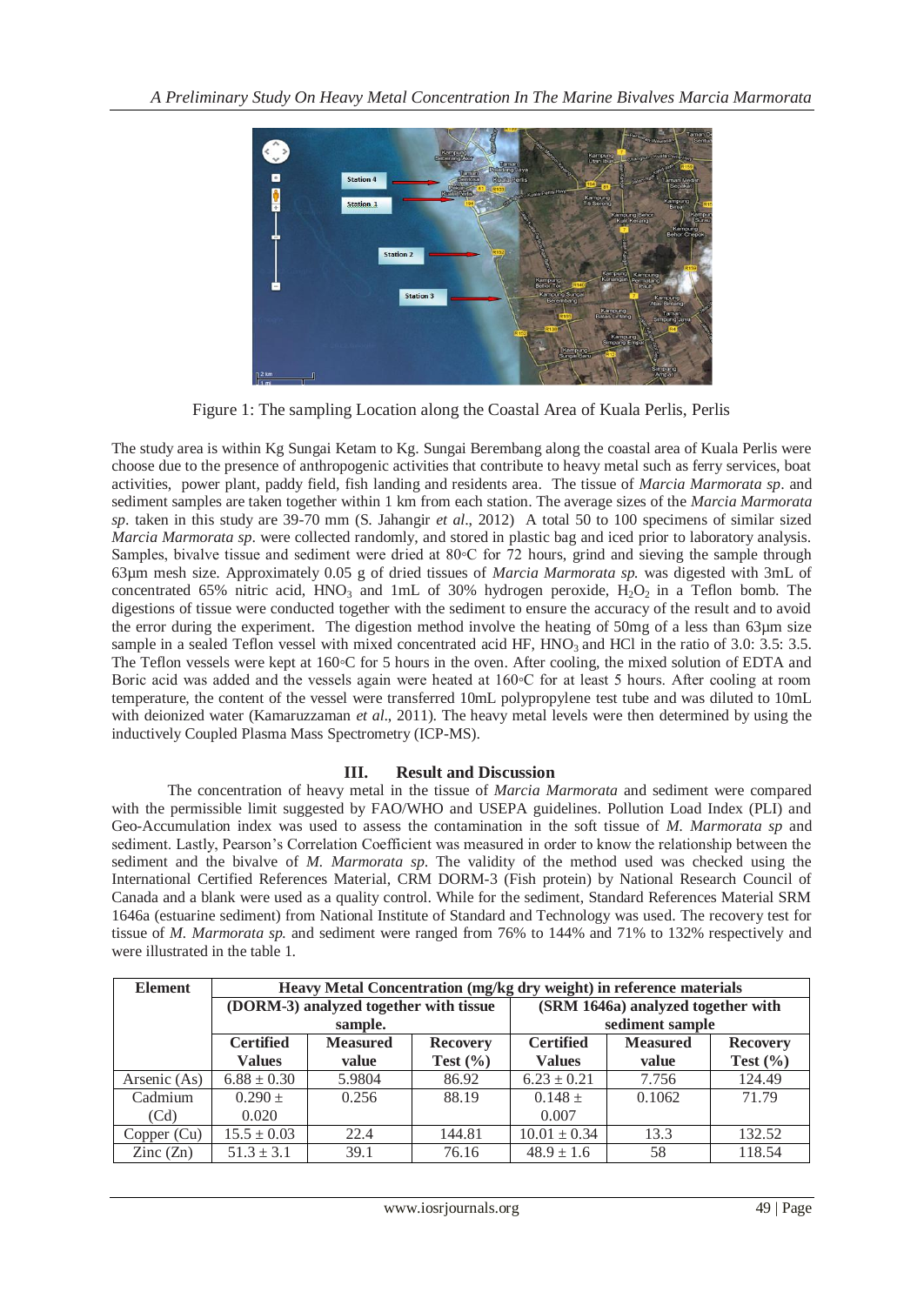Table 1: Heavy metal concentrations (mg/kg dry weight) in reference materials (DORM-3) and (SRM 1646a) analyzed together with tissue sample and sediment respectively.

Meanwhile, the distribution of heavy metal in tissue sample of *Marcia Marmorata sp*. and sediment were expressed in the table 2 and figure 1(a-b) below.

| <b>Station</b> | Heavy metal (mg/kg dry weight) |               |          |               |          |               |          |               |
|----------------|--------------------------------|---------------|----------|---------------|----------|---------------|----------|---------------|
|                | As                             |               | Cd       |               | Cu       |               | Zn       |               |
|                | Sediment                       | <b>Tissue</b> | Sediment | <b>Tissue</b> | Sediment | <b>Tissue</b> | Sediment | <b>Tissue</b> |
| S <sub>1</sub> | 0.0016                         | 20.4          | 0.0934   | 3.4           | 38.9     | 22.8          | 141.3    | 88.7          |
| S <sub>2</sub> | 0.0025                         | 21.2          | 0.0945   | 1.9           | 21.8     | 14.9          | 130.3    | 77.5          |
| S <sub>3</sub> | 0.0019                         | 24.0          | 0.0790   | 7.1           | 23.3     | 23.9          | 105.1    | 89.7          |
| S <sub>4</sub> | 0.0015                         | 16.5          | 0.1250   | 5.2           | 83.4     | 24.7          | 107.3    | 116.5         |
| Mean           | 0.0075                         | 20.53         | 0.098    | 4.40          | 41.85    | 21.58         | 121.0    | 93.1          |
| <b>SD</b>      | 0.0065                         | 3.10          | 0.0194   | 2.249         | 28.76    | 4.518         | 17.69    | 16.55         |

Table 2 Metal concentration in sediment and bivalve tissue in (mg/kg dry weight) at Kuala Perlis coastal area.



Bivalve of Marcia Marmorata sp.

(b): Graph for Sediment

Figure 1 (a-b): Distribution of heavy metal in Tissue and sediment

Generally, Zn showed the highest concentration in both sediment and tissue compared to the other metals. The decreasing order based on mean concentration in sediment showed that Zn> Cu> Cd> As while in tissue was  $Zn > Cu > As > Cd$ . In sediment, Zn concentration is from  $105.1 - 141.3$  mg/kg with the highest concentration recorded in ST1. Meanwhile the As recorded the most lowest concentration with the value of 0.0015 mg/kg at ST4.

Meanwhile, Cu gave slightly higher concentration in sediment and tissue at station 4 with the value of 83.4 and 24.7 mg/kg respectively. The major contribution of high value in copper is because copper may present due to urban runoff, industrial effluents and wastewater (Kamaruzzaman *et al*., 2011). Statistical analysis (two-way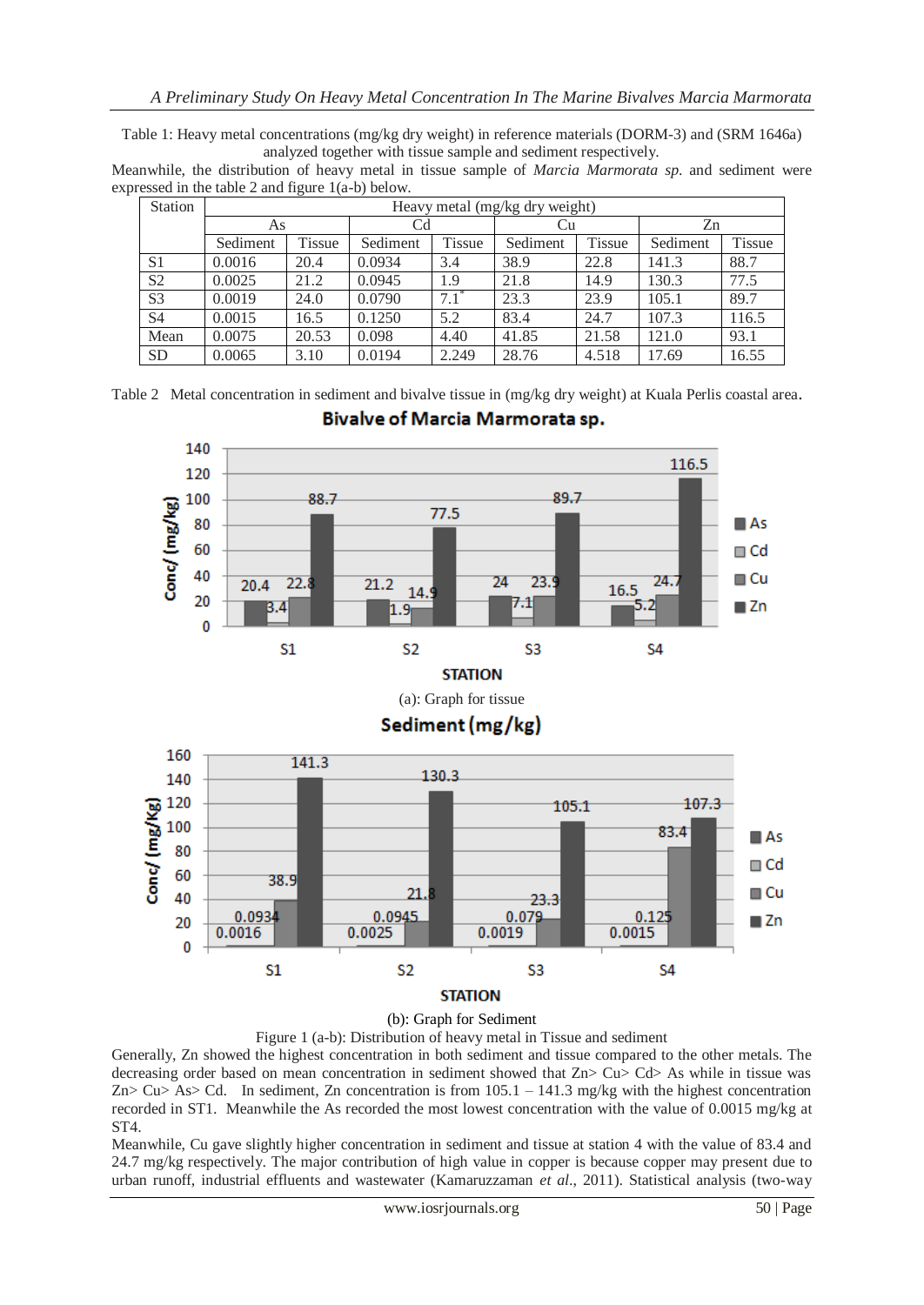ANOVA) indicated that for heavy metal Cd and Cu, they are both had no significant differences between sampling station and also between sediment and bivalve tissue (p>0.05). While for As, two-way ANOVA found that they are significant differences between the sediment and tissue  $(p<0.05)$ . This indicated that the concentration of As in sediment was correlated with the bivalve tissue *Marcia Marmorata sp*. As overall, Zinc was the highest uptake in the sediment especially in estuaries area because the concentrations of suspended particles are greater, thus greater proportion of the zinc is adsorbed to suspended particles (Ahumada R. *et al.,* 2007).

Meanwhile, the highest concentration of heavy metal accumulated in the tissue of *M. Marmorata sp*. was Zn with the value of 116.5 mg/kg while the lowest concentration was Cd with value 1.9 mg/kg. This may be from anti-fouling paint and incidental discharges of fuel, oil from boats, ship and also municipal sewage as mentioned by Waznah *et al.,* (2011). In addition this was supported by Velasquez *et al*., 2002 in which they said the shipyard in the middle of river might be utilizing materials that are high in Zn. Cadmium has the lowest concentration and this may be due to fairly mobile during the tropical weathering thus contributed to the lower concentration in the tissue of *M. Marmorata sp.* as proposed by Olade M.A, (1987). The level of metal concentration in marine species like *M. Marmorata* were varies due to the fact that every species has different mechanism for metal binding and regulation (Yap *et al*., 2004; Nur Atiqah *et al.,* 2011). Arsenic (As) concentration was higher in tissue compared to sediment and this indicate the influence of aquatic environments (Zhang and Wang, 2007) and surrounding human activities at specific point of time may contribute to accumulation of heavy metal in the fishery products (Alina M, 2012). Since at surrounding of the station 3 and 4 consist of paddy field, it is believed the pesticides and herbicides were used thus lead to the arsenic contamination in the sea, accumulate in sediment and bivalve tissue as mention by Andrew Rumsby, 2011. The concentration of cadmium was from  $1.9 - 7.1$  mg/kg probably related with the paddy field existence within

the stations as cadmium was easily taken up by plants and transported to different organs although it had no beneficial effects to plants and animals. The higher value in Cu may come from the paddy field activities which they used pesticides to prevent the insects attack. The pesticides may contain copper salt that lead to the accumulation (Sofia, 2005) into the bivalve mollusk *Marcia Marmorata sp.* 

Zinc recorded the highest value of mean concentration for both sediment and tissue which is 121.0 and 93.1mg/kg  $\pm$  16.55 mg/kg respectively. Station 1 for sediment and station 4 for tissue were determine to accumulate the high value of zinc element with concentration 141.3 and 116.5 mg/kg respectively. The location of station 1 and station 4 were close to boating activities, fish landing, restaurants, and sightseeing view place and mosque. Kamaruzzaman *et al.,* (2011) stated that Zn has been used as an anti-corrosion agent and its ability to get speedy oxidation might enhance the level of zinc in the Kuala Perlis. This will tend the organism to accumulate the high amount of Zn in its soft tissue. The concentration (in mg/kg) of heavy metal in this study was compared to the recommended permissible limit of standard references which is basically from FAO/WHO and Malaysian Food regulation 1985 and PTWI. The comparisons were shown in table 3.

| <b>Location</b> | Heavy Metal Concentration (mg/kg dry weight) |                 |                   |                  |  |  |  |
|-----------------|----------------------------------------------|-----------------|-------------------|------------------|--|--|--|
|                 | As                                           | Cd              | <b>Cu</b>         | Zn               |  |  |  |
| S1              | 20.4                                         | 3.4             | 22.8              | 88.7             |  |  |  |
| S <sub>2</sub>  | 21.2                                         | 1.9             | 14.9              | 77.5             |  |  |  |
| S <sub>3</sub>  | 24.0                                         | 7.1             | 23.9              | 89.7             |  |  |  |
| S4              | 16.5                                         | 5.2             | 24.7              | 116.5            |  |  |  |
| Mean            | $20.53 \pm 3.10$                             | $4.4 \pm 2.249$ | $21.58 \pm 4.518$ | $93.1 \pm 16.55$ |  |  |  |
| FAO/WHO         | $0.1 - 5.0$                                  | 0.2             | 10.00             | 150              |  |  |  |
| (mg/kg)         |                                              |                 |                   |                  |  |  |  |
| Malaysian Food  | 1.0                                          | 1.0             | 30.00             | 100              |  |  |  |
| and Regulation  |                                              |                 |                   |                  |  |  |  |
| (mg/kg)         |                                              |                 |                   |                  |  |  |  |

Table 3: The comparison of the concentration (mg/kg) of As, Cd, Cu and Zn in homogenized tissue of *Marcia Marmorata sp*. with the recommended permissible limit.

Based on table 3, the results indicated that the mean concentration of As and Cd exceeded the maximum permissible levels (MPLs) according to the codes of FAO/WHO (1982) and Malaysian Food Regulation (1985). Meanwhile mean concentration of Cu exceed the permissible limits set by the FAO which is 10.00 mg/kg but were within the regulated limit 30.00 mg/kg set by the Malaysian Food regulation (1985). Zinc were determined exceeded the maximum permissible limit of the regulation set by Malaysian Food Regulation and in acceptable limit that set up by FAO/WHO. This showed that the consumption of the bivalve tissue of *M. Marmorata sp*. will pose risk to human health. Hence a periodic monitoring of these metals in the tissue of this species is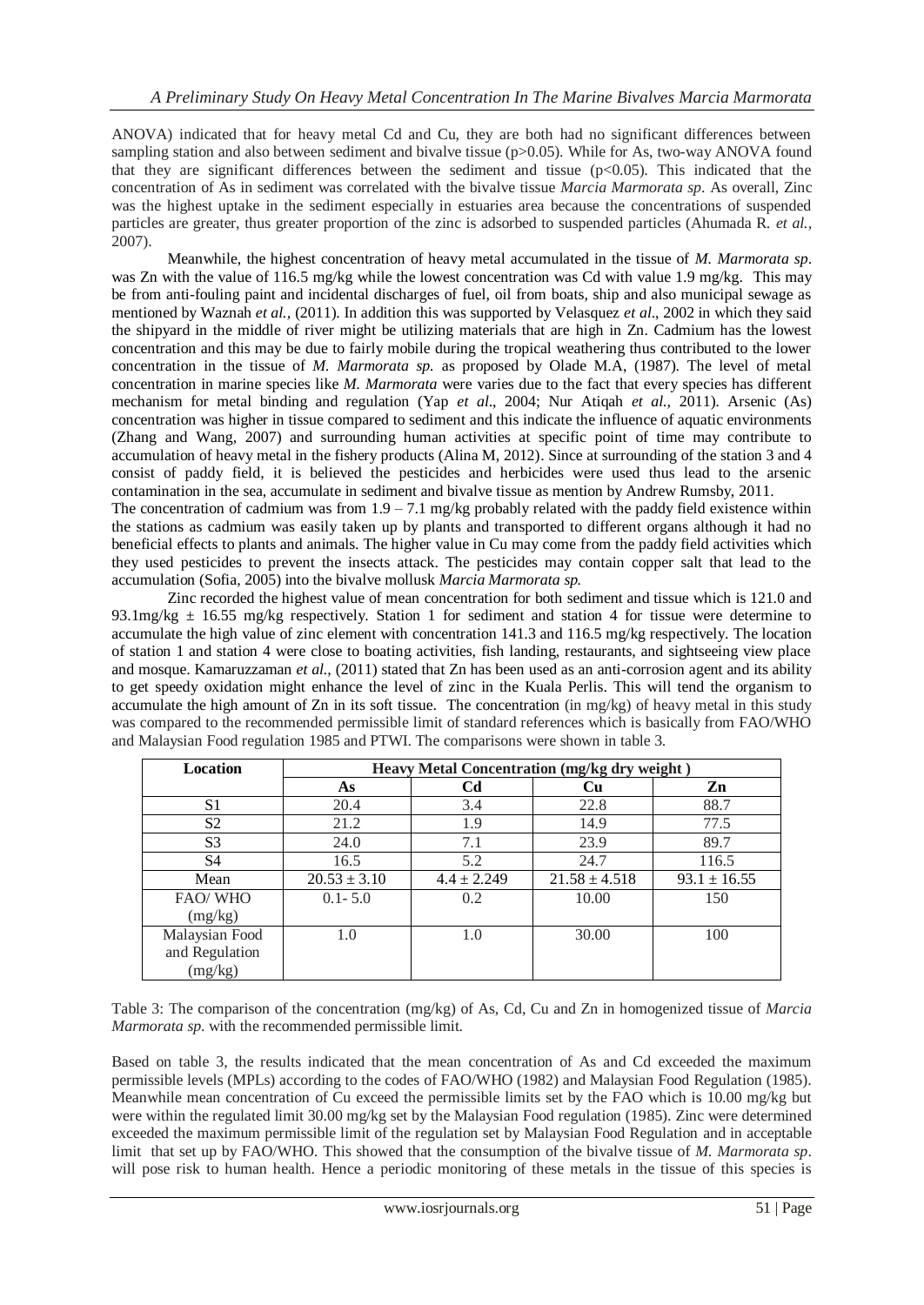recommended. The relationship (r) between the metal content in sediment and bivalve tissue were carried out using the Pearson Correlation Coefficients. The correlation of As, Cd, Cu and Zn concentrations between those in the sediment and that in the bivalve tissue of *Marcia Marmorata sp.* were calculated and it was found that there was no statistically significant correlation (Pearson's r,  $p$  > 0.05) between these components. This indicates that the amount of metal in the sediment cannot be directly reflected in the tissue (Lau *et al.,* 1998) of *Marcia Marmorata sp.* They are several factor that may influenced the bioaccumulation of heavy metal in sediment and bivalve tissue, such as their feeding habit, growth rate and age of the organism (Lau *et al.,* 1998).

Then, for the sample of bivalve, the pollution load index is being used to determine the degree of the contamination in the soft tissue of *Marcia Marmorata* and the result were showed in table 4 below.

| <b>Stations</b>  | <b>CFAs</b> | <b>CFCd</b> | <b>CFCu</b> | CFZn | <b>Total CF</b> | PLI index |
|------------------|-------------|-------------|-------------|------|-----------------|-----------|
|                  |             |             |             |      | (mg/kg)         | (mg/kg)   |
| <b>Station 1</b> | 1.24        | 1.79        | 1.53        | 1.14 | 3.87            | 1.40      |
| <b>Station 2</b> | 1.28        | 1.00        | 1.00        | 1.00 | 1.28            | 1.06      |
| <b>Station 3</b> | 1.45        | 3.74        | .60         | 1.16 | 10.1            | 1.78      |
| <b>Station 4</b> | 1.00        | 2.74        | .66         | 1.50 | 6.82            | 1.62      |

Table 4 Concentration Factor (CF) and Pollution Load Index values for bivalve tissue of *Marcia Marmorata* from study area.

The contamination factor (CF) of all metals in the study area was in moderately contaminated with range ( $1 \le$ CF< 3) but unfortunately , CF values for Cd at station 3 shows the highest value with 3.74 mg/kg and within the range (3≤ CF≤ 6). This classified as considered contaminated. These higher values due to the influence of external discrete sources like industrial activities, agriculture runoff and other anthropogenic inputs (Adel Mashaan Rabee *et al.,* 2011). The values of Pollution Load Index in table 5.0 were found to be generally higher and polluted (  $>1$ ) in all studied stations and this indicated deterioration of the site and estuarine quality (Mohiuddin *et al.,* 2011) . These confirmed that Kuala Perlis Coastal Area is facing probable environmental pollution especially with dangerous heavy metal such as Cd which result from increased rate of non-treatment industrial waste which are discharged to Coastal area of Kuala Perlis.

Meanwhile, for sediment, the geo-accumulation index is being used to measure the degree of pollution in aquatic sediment and the result was in the table 5 below.

| Elements            | As       | C <sub>d</sub> | <b>Cu</b> | Zn      |
|---------------------|----------|----------------|-----------|---------|
| <b>Station 1</b>    | $-10.46$ | $-0.81$        | $-0.94$   | 0.33    |
| <b>Station 2</b>    | $-10.30$ | $-1.25$        | $-2.25$   | 0.14    |
| <b>Station 3</b>    | $-10.47$ | $-1.51$        | $-1.94$   | 0.00    |
| <b>Station 4</b>    | $-10.55$ | $-0.40$        | 0.15      | $-0.07$ |
| Average             | $-10.44$ | $-0.99$        | $-1.25$   | 0.10    |
| <b>Standard dev</b> | 0.11     | 0.49           | 0.94      | 0.18    |

Table 5 Geo-accumulation index for studied heavy metal in sediment of Kuala Perlis. From the table above, the geo-accumulation index for As, Cd, Cu, and Zn were  $(-10.44\pm0.11)$ ,  $(-0.99\pm0.49)$ ,  $(-0.99\pm0.49)$  $1.25\pm0.94$ ),  $(0.10\pm0.18)$  respectively. In average, As, Cd, and Cu remain in class 0 (unpolluted) in all stations suggesting that the study area sediments are in background value with respect to this metal. The I-geo for Zn at station 4 attains class 0 (unpolluted), while attain class 1 in other stations which indicates that sediments of these stations were uncontaminated to moderately contaminated by Zn. From the data obtained, this suggest that the sediments of coastal area of Kuala Perlis, Perlis are having background concentrations for As, Cd and Cu, and these elements are practically unchanged by anthropogenic influences while the concentration of Zn exceeded the average shale value. Sorme *et al.* (2002) identified domestic construction and car related source and untreated waste water as the main sources of Zn.

### **IV. Conclusion**

Overall research showed that heavy metal were exist in the sample of bivalve tissue of Marcia Marmorata sp. and sediment in certain level . The results conclude that that the level of Zn were highest in tissue of *Marcia Marmorata* and sediment when compare to As, Cd, Cu and Zn and exhibit the decreasing order of:  $Zn > Cu > As > Cd$  while in sediment, the order was  $Zn > Cu > Cd > As$ . As recommendations, Sampling activity should be conducted frequently and seasonally during pre-monsoon, monsoon, and post-monsoon, as well as high and low tide in order to obtained different data and thus achieve accurate and more precise results. It is also suggested that this preliminary baseline data could be useful for regular heavy metal monitoring. However more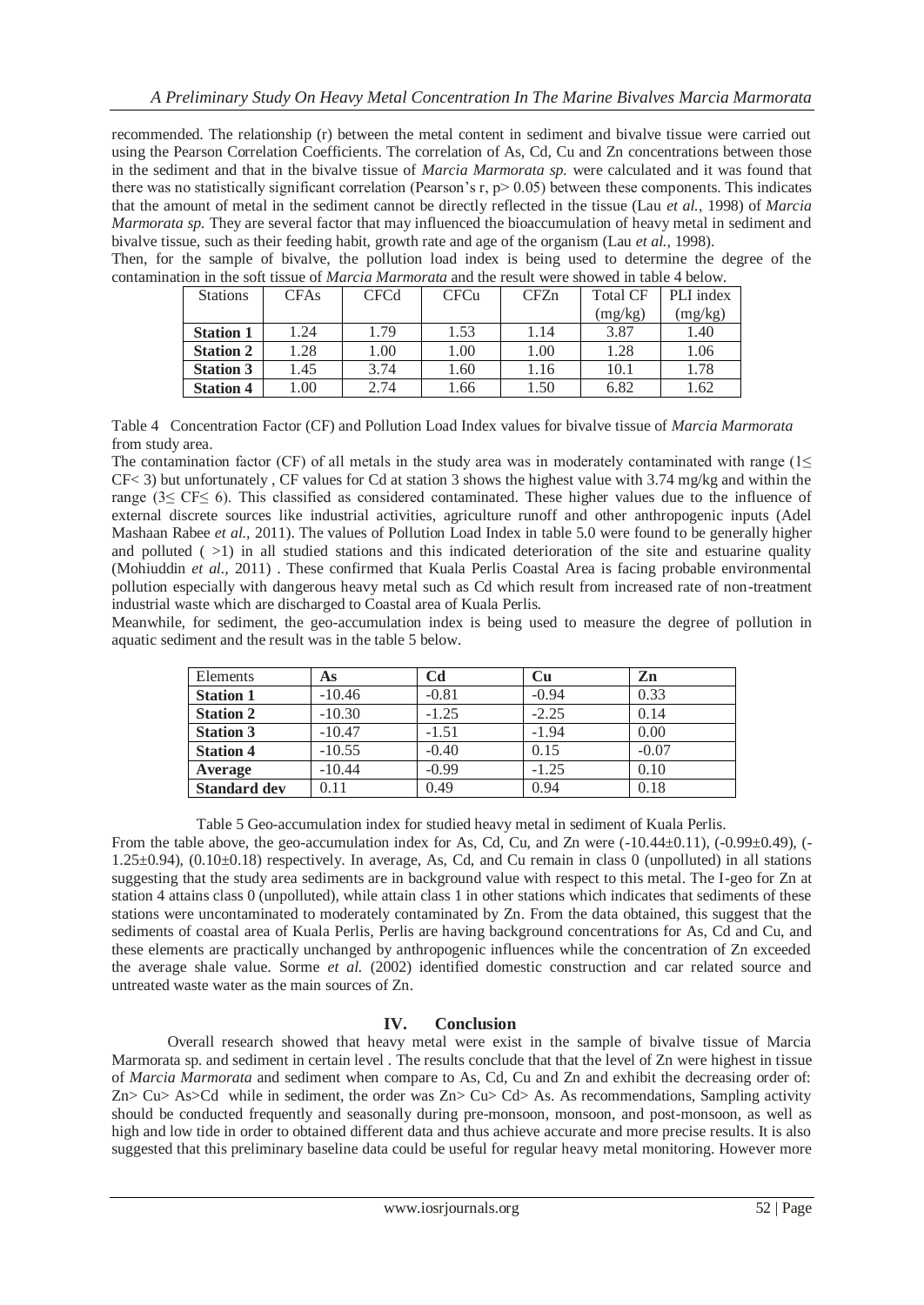studies such as genetics, taxonomic, laboratory, ecotoxicological and molecular are needed in establishing this mollusk species as a potential biomonitor in Malaysia coastal waters.

#### **References**

- [1]. Adel Mashaan Rabee, Yaaroub Faleh Al-Fatlawy, Abd-Al-Husain Najim Abd own and Mustafa Nameer. Using Pollution Load Index (PLI) and Geoaccumulation Index (I-Geo) for the Assessment of Heavy Metals Pollution in Tigris River Sediment in Baghdad Region. Journal of Al-Nahrain University. Vol.14 (4), December, 2011, pp.108-114 .
- [2]. Alfonso J.A, J. Azocar, J.J. LaBrecque, B. Garcia, D. Palacios & Z. Benzo. 2008. Trace metals in bivalves and seagrass collected from Venezuelan coastal sites Rev. Biol. Trop. (Int. J. Trop. Biol. ISSN-0034-7744) Vol. 56 (Suppl. 1): 215-222.
- [3]. Alina, M., Azrina, A., Mohd Yunus, A.S., Mohd Zakiuddin, S., Mohd Izuan Effendi, H. and Muhammad Rizal, R. 2012. Heavy metals (mercury, arsenic, cadmium, plumbum) in selected marine fish and shellfish along the Straits of Malacca. International Food Research Journal 19(1): 135-140
- [4]. Ahmad Ismail. The use of intertidal mollusk in the monitoring of heavy metals and organotin compounds in the west coast of Peninsular Malaysia. Coastal Marine Science 30(1): 401-406, 2006
- [5]. Ahumada. R; Elizabeth González; Valentina Medina and Anny Rudolph. Analysis of mayor zinc sources in marine sediments of the estuarine zone in Aysén Fjord, Chile. Invest. Mar., Valparaíso, 35(2): 5-14, 2007.
- [6]. Al-Yousuf, M.H., El-Shahawi, M.S., Al-Ghais, S.M., 2000. Trace metals in liver, skin and muscle of *Lethrinus lentjan* fish species in relation to body length and sex. Sci. Total Environ. 256, 87.
- [7]. Andrew Rumsby., 2011., Significance of Arsenic in Sediment of Lake Rotoroa ( Hamilton Lake), Pattle De La ore Partners Ltd., Waikato Regional Council Technical Report 2011/18.
- [8]. Chapman P. M., Wang, F. Y., Janssen, C., Persoone, G. and Allen, H. E., 1998. Ecotoxicology of metals in aquatic sediments: binding and release, bioavailability, risk assessment, and remediation. Can. J. Fiseries Aquat. Sci., 55, 2221–2243.
- [9]. Cobela-Garcia, A. and R. Prego, 2003. Heavy metal sedimentary record in a Glacian Ria (NW Spain): Background values and recent contamination. Mar.Pollut. Bull., 46: 1253-1262
- [10]. El-Moselhy And Mohamed H. Yassien., (2005). Accumulation Patterns Of Heavy Metals In *Venus Clams*, *Paphia Undulata* (Born, 1780) And *Gafrarium Pectinatum* (Linnaeus, 1758), From Lake Timsah, Suez Canal, Egypt, Egyptian Journal Of Aquatic Research 1110-0354 , Vol. 31, No.1 2005.
- [11]. Fukunaga A ; Marti J Anderson., (2011). Bioaccumulation of copper, lead and zinc by the bivalves *Macomona liliana* and *Austrovenus stutchburyi .* Journal of Experimental Marine Biology and Ecology, Volume: 396, Issue: 2, Publisher: Elsevier B.V., Pages: 244-252
- [12]. Hoda H.H. Ahdy and Azza Khaled. Heavy Metals Contamination in Sediments of the Western Part of Egyptian Mediterranean Sea. Australian Journal of Basic and Applied Sciences, 34):3330-3336,2009.
- [13]. Inengite A.K; N. C. Oforka and Leo C. Osuji. Survey of heavy metals in sediments of Kolo creek in the Niger Delta, Nigeria. African Journal of Environmental Science and Technology Vol. 4(9), pp. 558-566, September 2010
- [14]. Jahangir.S; Ghazala Siddiqui; Muhammad Moazzam; and Zarien Ayub.Clams of the families Tellinidae and veneridae and blood cockles of family arcidae from Phitti Creek and sonmiani along the coast of Pakistan (Northern Arabian Sea). Pakistan J.Zool ., vol 44(1),pp. 259-266,2012
- [15]. Jain M.K, Dadhich L.K and Kalpana S. Heavy Metals Contamination in Sediments of the River Parbati, Baran, Rajasthan. Journal of Chemical, Biological and Physical Sciences. Vol.2. No.1, 54-60. Nov. 2011- Jan.2012.
- [16]. Kamaruzzaman B.Y, M.S. Mohd Zahir, B. Akbar John, K.C.A. Jalal, S. Shahbudin, S.M. Al-Barwani and J.S. Goddard. Bioaccumulation of Some Heavy Metal by Green Mussel *Perna Viridis* (Linnaues 1758) from Pekan, Pahang, Malaysia. International Journal of Biological Chemistry 5(1) : 54-60, 2011.
- [17]. Lau S, Mohamed M, Tan Chi Yen .A, Su'ut. S., 1998. Accumulation of heavy metal in freshwater mollusc. The Science of the Total Environment 214 , 113-121.
- [18]. Liang L.N, B. Hea, G.B. Jianga,, D.Y. Chenb, Z.W. Yaoc., 2004. Evaluation of mollusks as biomonitors to investigate heavy metal contaminations along the Chinese Bohai Sea, Science of the total environment, Elsevier 324; 105–113
- [19]. Mohiuddin K.M; Y. Ogawa; H. M. Zakir; K. Otomo; N. Shikazono. Heavy metals contamination in water and sediments of an urban river in a developing country. Int. J. Environ. Sci. Tech., 8 (4), 723-736, Autumn 2011.
- [20]. Muohi AW, Onyari JM, Omondi JG, Mavuti KM (2003) Heavy metals in sediments from Makupa and Port–Reitz Creek systems: Kenyan Coast. Environ Int 28:619-647
- [21]. Ndome, C.B., I.U. Udo, I.I. Akpan and C. Udom, 2011. Effect of water quality and bottom soil properties on the diversity and abundance of macrobenthic Fauna in some tropical frow-out earthen fish ponds. Ecologia, 2: 12-22.
- [22]. Nur Atiqah Mohamad Yusoff and Shabdin Mohd Long. Comparative Bioaccumulation of Heavy Metals (Fe, Zn, Cu, Cd, Cr, Pb) in Different Edible Mollusk Collected from the Estuary Area of Sarawak River. UMTAS 2011.
- [23]. Olade, M. A. (1987) Heavy Metal Pollution and the Need for Monitoring: Illustrated for Developing Countries in West Africa in T. C. Hutchinson and K. M. Meema (eds) Lead, Mercury, Cadmium and Arsenic in the Environment. SCOPE: John Wiley & Sons Ltd.
- [24]. Singh Y.T, Machina Krishnamoorthy and Seetharamaiah Thippeswamy. Status of heavy metals in tissues of wedge clam, Donax faba (Bivalvia: Donacidae) collected from the Panambur beach near industrial areas. Recent Research in Science and Technology 2012, 4(5): 30-35.
- [25]. Silva, S.; Siqueira, J.O.; Soares, C.R.F.S. 2006. Mycorrhizal fungi influence on brachiariagrass growth and heavy metal extraction in a contaminatedsoil. Pesquisa Agropecuária Brasileira 41: 1749-1757. (in Portuguese, with abstract in English).
- [26]. Sorme, L.; Lagerkvist, R., (2002). Sources of trace metals in urban wastewater in Stockholm. Sci. Total Environ., 298 (1-3), 131- 145 (15 pages).
- [27]. Sofia. Metal Contamination In Commercially Important Fish And Shrimp Species Collected From Aceh (Indonesia), Penang And Perak (Malaysia). Universiti Sains Malaysia. 2005.
- [28]. Velasquez, A.; Bechara, R.I.; Lewis, J.F.; et al. Glutathione replacement preserves the functional surfactant phospholipid pool size and decreases sepsis-mediated lung dysfunction in ethanol-fed rats. Alcoholism: Clinical and Experimental Research 26:1245– 1251, 2002.
- [29]. Wan Mohd Razi Idris; Sahibin Abdul Rahim; A.L.I. Zulfahmi Rahman; Tukiemat Lihan; Azman Hashim; Shahril Nlzam Mohd Yusuf (Geochemical Composition of Beach Sediment in Langkawi Island, Kedah, Malaysia) Sains Malaysiana 2009;38(3):313-320
- [30]. Waznah S. Abdurahman, Kamaruzzaman Yunus & Shahbudin Saad. 2011. Spatial and Temporal Variation of Zinc (Zn) and Cadmium (Cd) in the Bottom Sediments of Pahang River-estuary, Pahang, Malaysia.